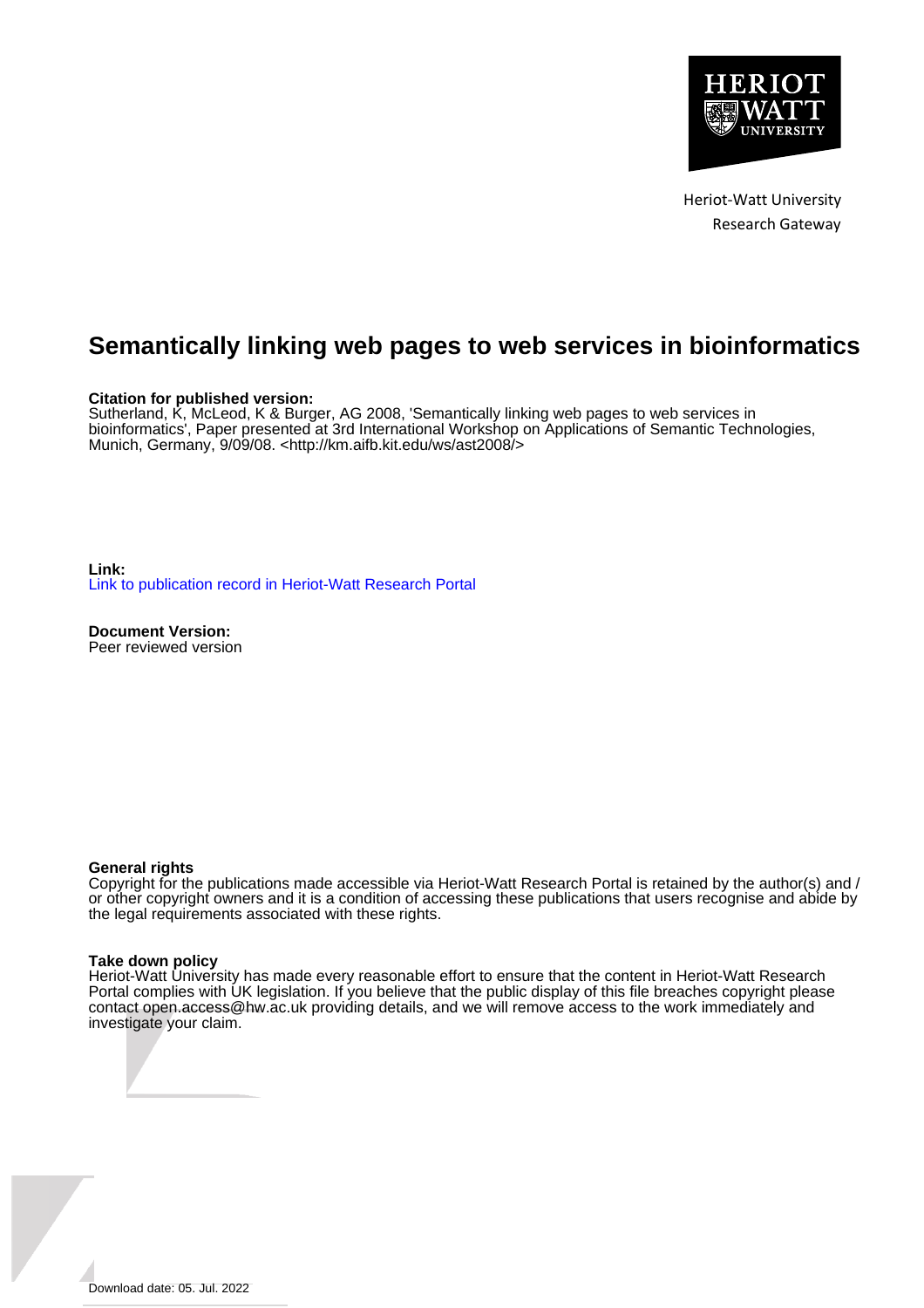## Semantically Linking Web Pages to Web Services in **Bioinformatics**

Karen Sutherland, Kenneth M<sup>c</sup>Leod and Albert Burger

Contact: kjs1@macs.hw.ac.uk

#### Abstract:

A key application area of semantic technologies is the fast-developing field of bioinformatics. Sealife is a project within this field with the aim of creating semanticsbased web browsing capabilities for the life sciences. This includes meaningfully linking significant terms from the text of a web page to executable web services. This requires the semantic mark-up of biological terms, linking them to biomedical ontologies, then discovering and executing services based on terms that interest the user. This paper deals with the process of discovery and execution of web services, providing an overview of our experience in using existing Semantic Web technology to achieve better integration of the current web with the rapidly growing e-Science web service infrastructure.

## 1 Introduction

One of the primary motivations for the Semantic Web is the promise of automating tasks that previously required human user intervention. Within the bioinformatics community, biologists have access to a wide range of web-based tools, but tend to use only those with which they are most familiar [7]. As no one tool can provide all the data needed, biologists must use several. Often they manually copy the output from one tool to be input for the second. This is repetitive, time-consuming and error-prone. It therefore makes sense to use Semantic Web technology to help biologists to discover and execute services automatically.

Much research focuses on the automation of workflow execution in bioinformatics, but does not link this to information that is browsed in web pages. For example, myExperiment<sup>1</sup> is essentially a repository of workflows that have been created within the Taverna Workbench<sup>2</sup>. Taverna itself allows workflows to be both created and executed, but is not inherently linked to pages a user may browse. Other projects, e.g.  $\text{COHSE}^3$ , focus on the semantic links between web pages, but do not take this further to link them to web services.

This paper considers the potential benefits of applying Semantic Web technologies to the life sciences domain, with the aim of linking web pages to the corresponding web service

<sup>1</sup>http://www.myexperiment.org/

<sup>2</sup>http://taverna.sourceforge.net/

<sup>3</sup>http://cohse.cs.manchester.ac.uk/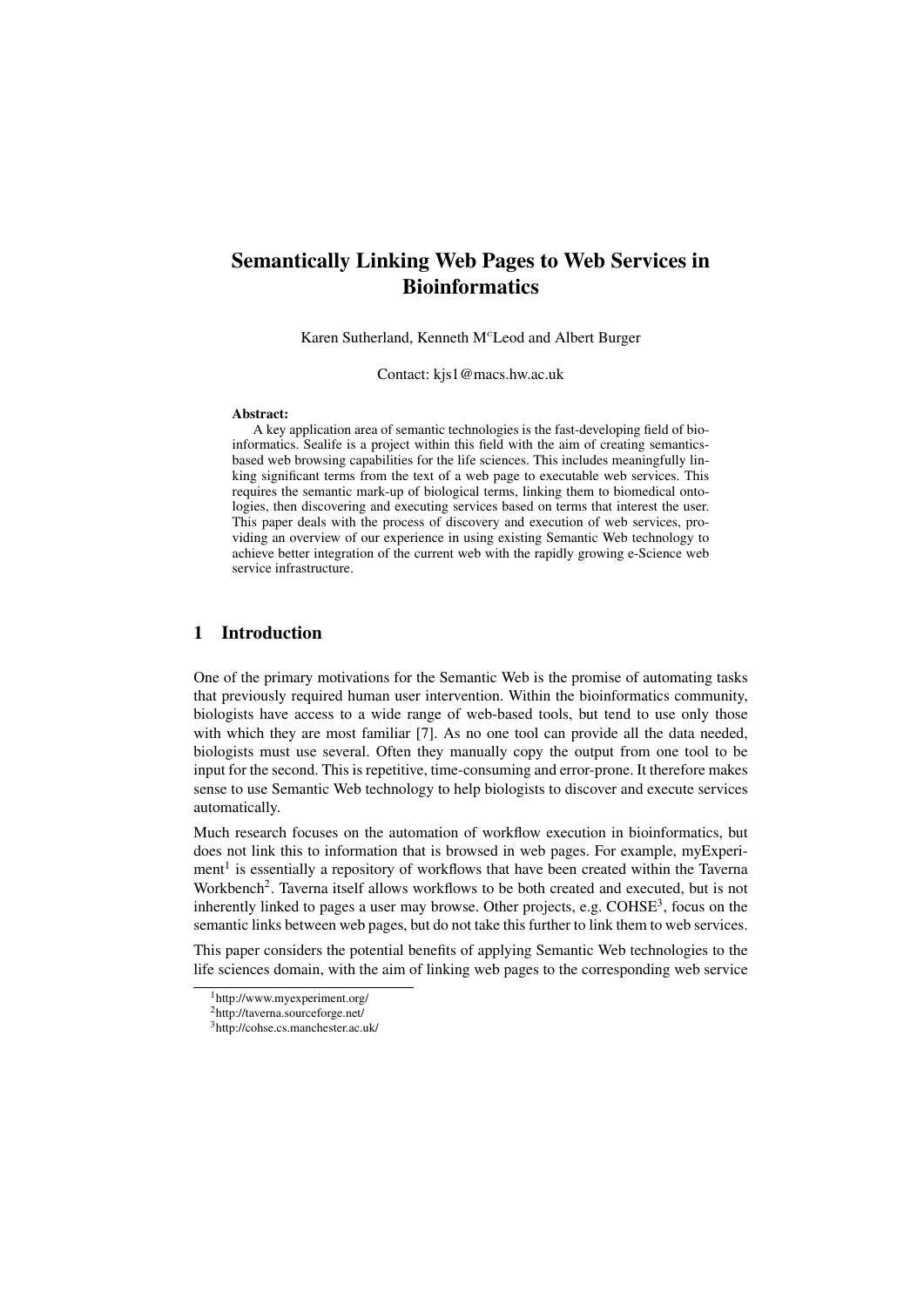infrastructure. The wider context of the EU Sealife [6] project is introduced, however the paper focuses on Sealife's underlying functional model, the *Task Composition Manager* (TCM).

The paper is structured as follows: Section 2 describes the aims of the Sealife project and provides a use case; Section 3 discusses the implementation of workflow discovery and workflow enactment; future work is outlined in Section 4; and the paper is concluded in Section 5.

## 2 Sealife Overview and Use Case

As mentioned, Sealife is a project researching the possibility of linking web pages to web services through Semantic Web technologies. Figure 1 shows the main components of this interaction.

In Figure 1 a user browses web pages in which biological terms have been identified and annotated with semantic hyperlinks. This is achieved through the exploitation of textmining techniques and a series of pre-existing ontologies, e.g. the Gene Ontology<sup>4</sup>. When the user selects a link on the page, the Sealife server adds the associated term (with corresponding ontology ID) to the user's personal 'shopping cart' (CART). The TCM then dynamically discovers services that require inputs of the same semantic type as those in the CART. For example, a DNA sequence comparison web service will be found if a DNA sequence is placed into the CART. The user can choose to execute any of these services through the TCM, and the result is presented through the browser. An example of this process is given in the following use case.

The use case is based upon the scenario of a researcher using the mouse embryo as a model for early human development. The researcher browses some literature that has been semantically marked up by Sealife, and clicks on some of the terms related to *cardiac muscle development*. This action adds these terms to the CART. When requested, the TCM suggests some services the researcher may wish to execute with these terms. One option is a workflow that offers to discover which human genes could be involved in the early development of cardiac muscle tissue.

In order to answer this query the TCM initially maps the human tissue onto the equivalent mouse tissue using a cross-species anatomy database, XSPAN<sup>5</sup>. A gene expression database,  $\text{GXD}^6$ , is then used to retrieve the mouse genes which are expressed in this structure. Once the mouse genes have been found,  $BLAST<sup>7</sup>$  can be used to find homologous human genes.

Manual execution of this sequence of events is time-consuming and repetitive. In contrast the automated process can produce results both quickly and efficiently.

<sup>4</sup>http://www.geneontology.org

<sup>5</sup>http://www.xspan.org

<sup>6</sup>http://www.informatics.jax.org

<sup>7</sup>http://www.ncbi.nlm.nih.gov/blast/Blast.cgi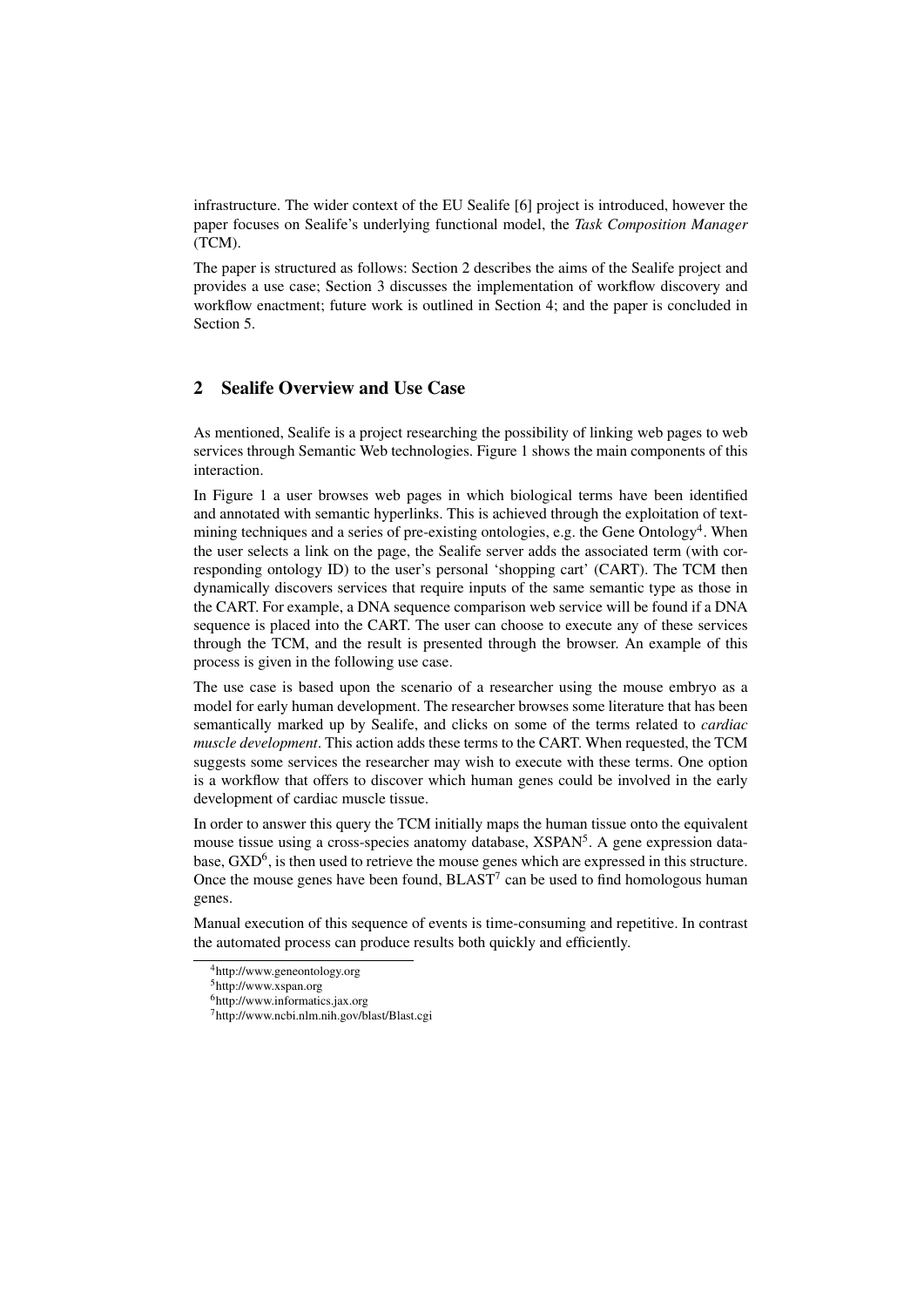

Abbildung 1: Sealife Architecture.

### 3 Implementation of the TCM

This section describes how the TCM works, including an outline of the work that needed to be carried out before implementation of the use case. It briefly details the technicalities of service/workflow discovery and implementation. It should be noted that this work has been implemented as a functional prototype.

#### 3.1 Semantic Matching Prerequisites

In order to enable semantic linking between web pages and web services, some groundwork needs to be done. Firstly, the HTML of the web page is parsed on-demand and a text-miner identifies key biological terms using a range of ontologies. These terms then appear as clickable links, allowing the user to add items to the CART. This work is undertaken by a separate partner in the Sealife project.

In order to find services that semantically match the terms in the cart, it is necessary to assign a semantic 'type' to each term, e.g. 'cardiac muscle' can be classified as a 'tissue'. This type can then be used by the Service Discovery component of the TCM (which uses myGrid's Feta [5]) to locate services with an input that matches semantically. Feta only recognises semantic types that have been declared in the myGrid Domain Ontology, therefore this ontology has been extended to include all significant terms in our use cases.

Furthermore, it is necessary to semantically describe available web services in order to allow Feta to search through them. These *service descriptions* can also describe pre-canned workflows, which contain a series of services linked together to create a virtual experiment.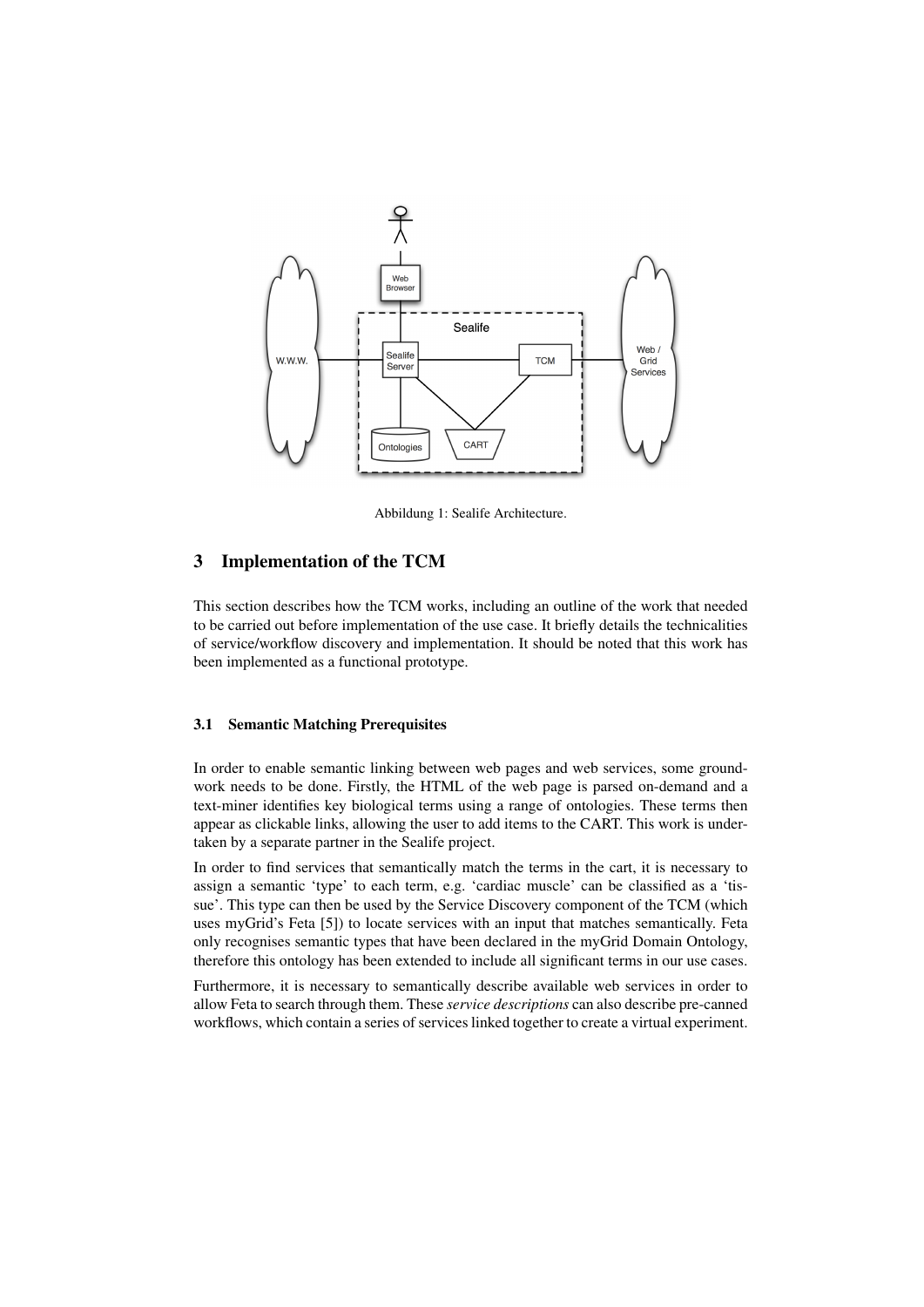The service descriptions are written in XML and contain natural language descriptions of the service (or workflow) operation(s), and input/output parameters.

With the above requirements in place, it is possible to semantically search for services.

#### 3.2 Service/Workflow Discovery

The task of service discovery is primarily undertaken by Feta. Feta searches the service descriptions looking for those that satisfy a given query. Queries are written in SeRQL $^8$ . The TCM uses one pre-canned parameterised query to discover services that semantically match one or more of the CART items (i.e. the service has an input parameter with a semantic type identical to that of a CART item). Feta executes an instance of this query, building an RDF graph containing the answer(s).

The TCM parses the graph, obtaining a list of appropriate services. At this stage, the TCM uses other queries to gather further knowledge of the service(s), e.g. details of their input and output parameters. All of the information obtained from Feta is returned to the user.

#### 3.3 Service/Workflow Enactment

The user is presented with a range of services/workflows that can be executed based on some of the items in their CART. If they choose to run a service/workflow, they must also select values for the input parameter(s). All of this information is then given to the TCM.

The TCM manages the process of service enactment using myGrid's workflow enactor. This enactor uses a workflow enactment language called *Scuft<sup>9</sup>*. A Scufl file contains information describing the location of a particular web service and, if necessary, how it should be linked to others. Frequently the output of one service does not match the input for the subsequent service and in this case a *shim* [3] is used to convert the output.

Once the workflow has been executed, the TCM parses the output and returns it to the browser.

## 4 Future Work

So far the basic features of the TCM have been described, in which the TCM uses items added to a user's shopping cart to both discover and execute services. In addition to this functionality, work is ongoing into enhancing the underlying sequence of events to give the user more help in finding services/workflows, and in analysing their output. This work utilises automated planning and argumentation.

<sup>8</sup>http://www.openrdf.org/doc/sesame/users/ch06.html

<sup>9</sup>http://www.gridworkflow.org/snips/gridworkflow/space/XScufl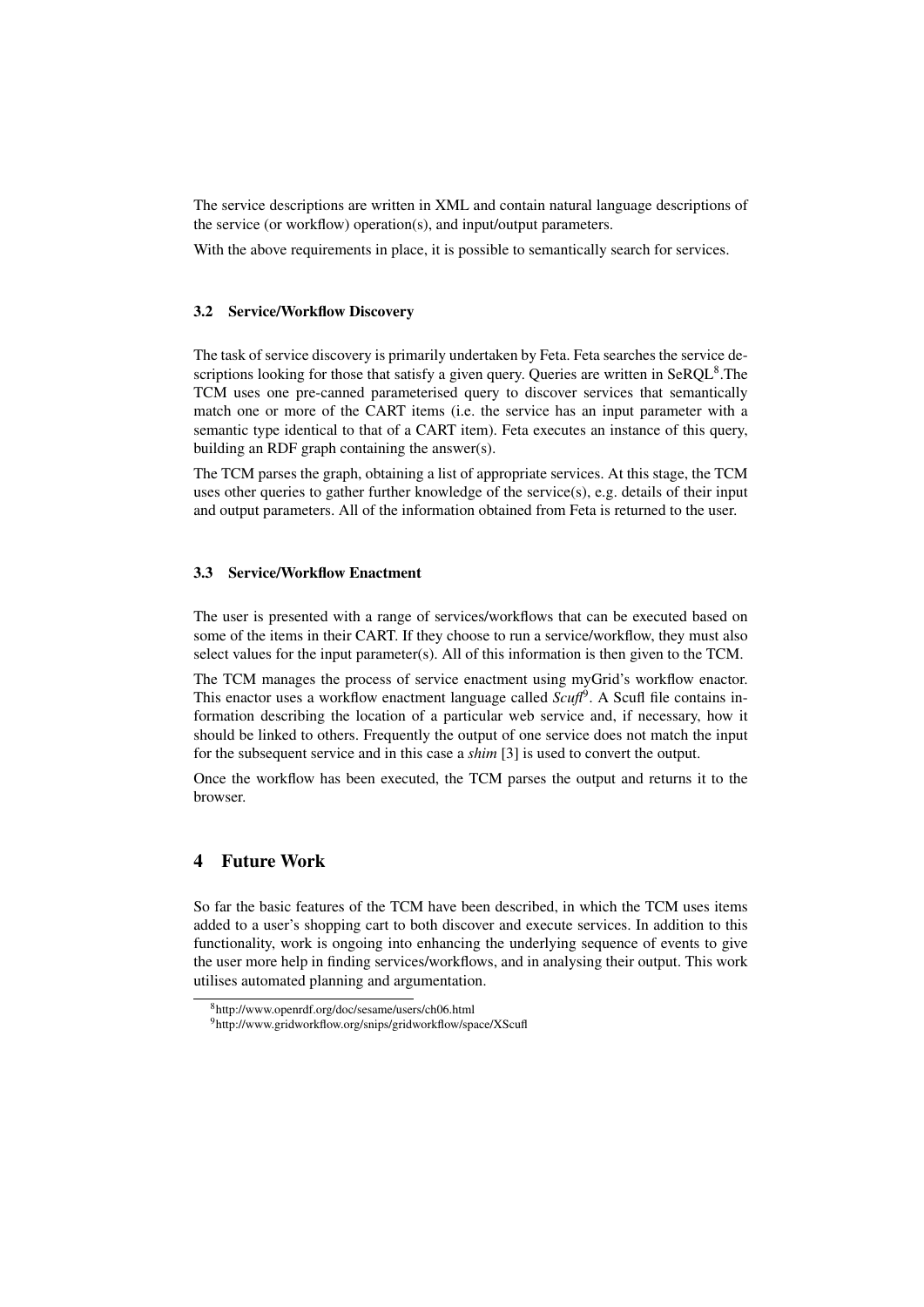The use of automated planning, in a modified form, can break down large goals into smaller steps executable by a workflow enactment engine. Hierarchical Task Network (HTN) planning [2] is particularly suitable for this task. The basic components of workflows (operations) are kept within a domain model. The intention is to query this domain model with the planner and translate the output into a Scufl workflow for execution.

Argumentation [1] is the use of computers in the process of arguing, either for helping humans to argue or by using computers to conduct the argument. The argumentation engine ASPIC<sup>10</sup> is currently being used to generate arguments on the validity of information provided by GXD (the gene expression database appearing in the use case) [4].

## 5 Discussion/Conclusion

The aim of this work was to provide a module within Sealife that would enable the semantic linking of web pages to web services. In order to achieve this goal, tools originating from the myGrid project were used, connected together and added to novel ideas and code. The outcome was a software module (the TCM) that semantically discovers web service operations based on items the user places in a shopping cart. Currently, we have a full implementation of this module. The next steps are to integrate this with the browser and text mining module of Sealife, at which point we will be able to carry out a full end user evaluation.

However, what has already become clear at this stage is that by deploying existing semantic web technologies, as well as AI planning and argumentation, it is possible to create novel functionality for the end user. More specifically, our prototype shows that it is possible to integrate web pages with web services in a dynamic approach that exploits the semantics of the domain, and which requires little technical understanding of the computational elements by the end user.

It has become obvious that significant efforts are necessary to capture all the relevant semantics of the domain. This not only includes the domain ontologies, such as mouse and human anatomy for our gene expression use case, but also ontologies to semantically describe services, capture the domain model used by the AI planning module, and represent the rules that govern the argumentation mechanism across resources. Not only are these required in isolation, they must also be consistent between each other. For example, the concept of an anatomical structure in the mouse anatomy ontology needs to be consistent with the same concept in the service descriptions, the planning domain model and the argumentation representations.

In this work terms were marked up according to the myGrid domain ontology. However, this ontology is too small to fully represent all aspects of the life sciences, but significant extension could make it overly complex and cumbersome. The limitations of the ontology also mean that there are gaps in the semantic mark-up of available services as all input and output parameters cannot be associated with a semantic type. This in turn means Feta can

<sup>10</sup>http://www.argumentation.org